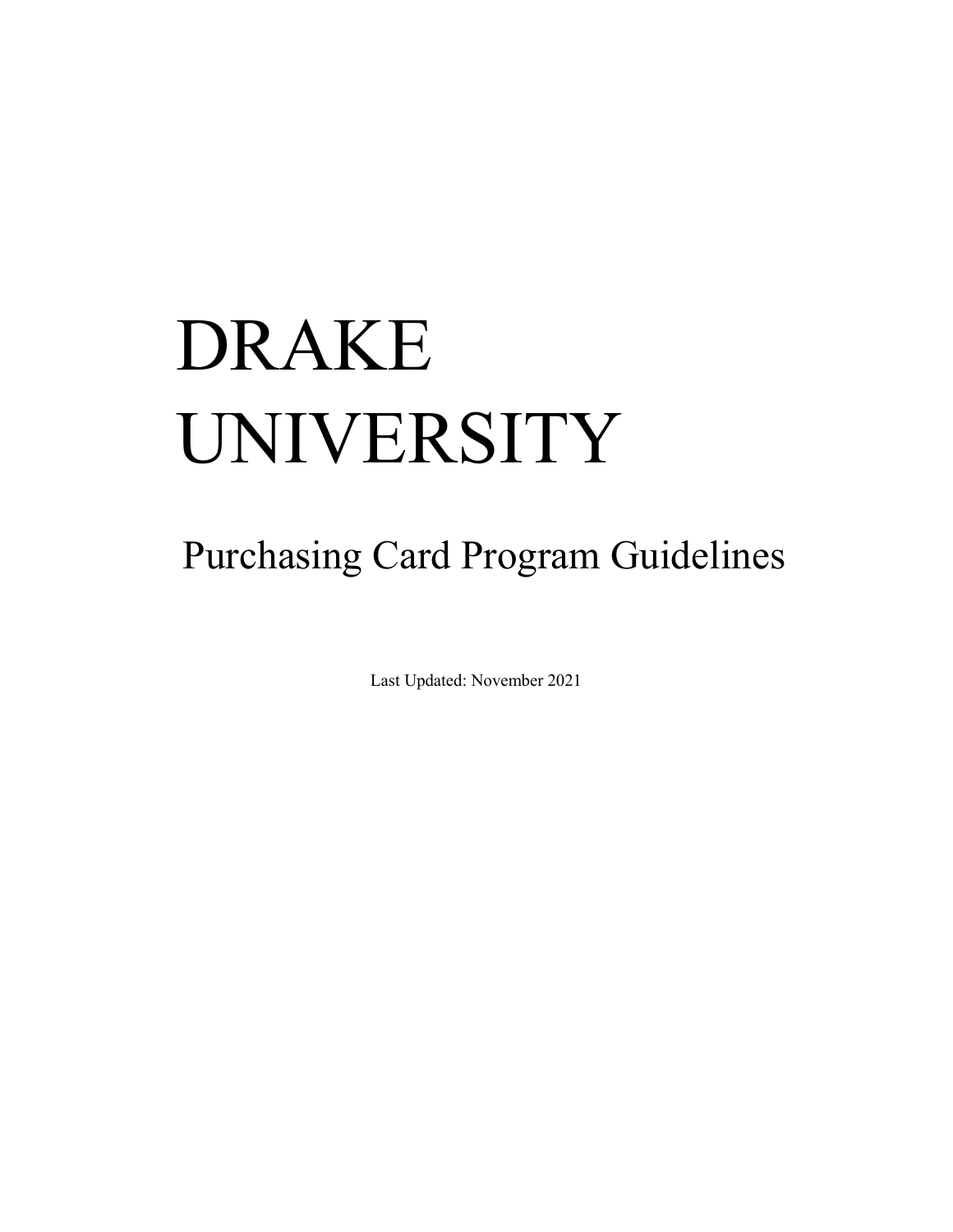# General

The purpose of the Program is to streamline and simplify the purchasing and payment process for small dollar purchases and/or travel and entertainment expense.

The Program is designed to:

- Reduce the cost of processing small dollar purchases
- Receive faster delivery of goods and services
- Simplify the payment process
- Provide Cardholders with a convenient method to pay travel and entertainment expense
- Provide process efficiency in the reconcilement and approval of expense transactions

This document will provide you with the guidelines of the Program, including:

- **Card Issuance**
- Card Usage
- Limitations and Restrictions
- Reconcilement and Approval of Purchases
- Delegation of Responsibilities
- Retention of Documents
- Account Maintenance
- Lost or Stolen Cards
- Credits, Disputed, or Fraudulent Transactions
- Expired or Reissued Cards
- Termination or Transfer
- Revocation or Suspension
- Program Support & Resources
- Frequently Asked Questions FAQ

## Card Issuance

A purchasing card may be issued to authorized University employees upon approval by a Budget Manager, Dean/Director, or President's Council member. Purchasing cards should only be issued to employees who have a specific need to make purchases on behalf of the University in the normal course of business.

A request for a new card can be made by completing the Purchasing Card Application  $\&$  Agreement Form. On this form an Approver for the card must be designated. The Approver is responsible for reviewing the Cardholder's allocation of the charges, verifying that all purchases are within University policies and procedures, and ensuring appropriate documentation has been attached to each transaction. Approvers should not be under the direct supervision of the Cardholder and should have signing authority for purchases made on behalf of the department.

The completed application should be submitted to the Program Administrator at  $\text{pcard}(a)$ drake.edu. The Program Administrator will process new card requests within 7 to 10 business days from receipt of the completed application form.

The Program Administrator will receive the new card and complete the Cardholder's Visa Spend Clarity Enterprise account set-up. Following the completion of the Cardholder's account set-up, two emails will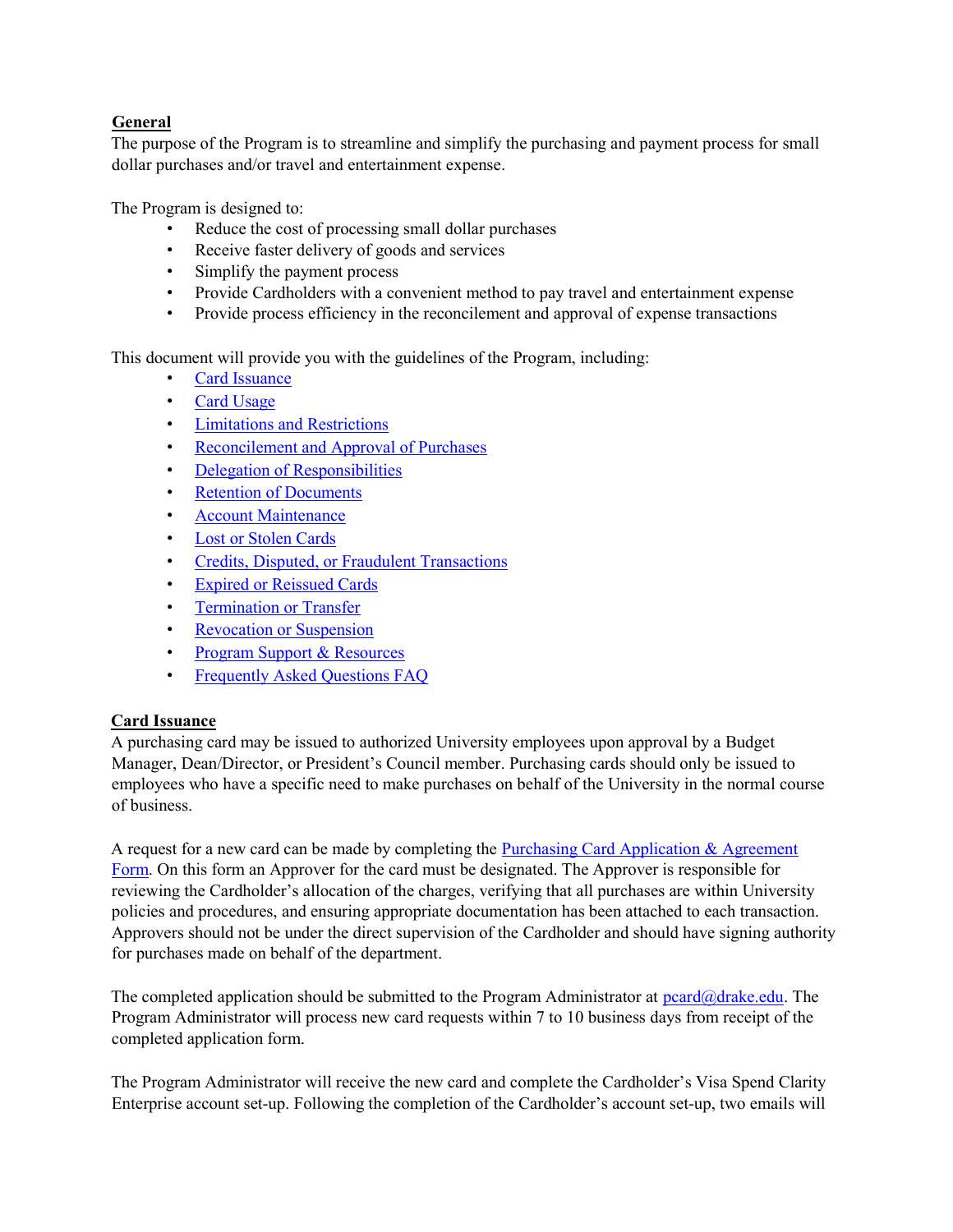be auto generated and sent directly to the Cardholder with log in credentials. One email will provide the Cardholder's user ID and the second email will contain a temporary password. Log in guides and FAQs are available in the PCARD CARDHOLDER GUIDES section located at https://www.drake.edu/busfin/procurementcard/ to assist with this step.

Following the account set-up the Program Administrator will notify the Cardholder their procurement card is ready to be picked up from the Accounting Office. The Cardholder will be required to present a form of ID at the time of card pickup.

Upon receipt of the new card, the Cardholder will need to activate the card by calling the toll-free number presented on the back of the card. For verification purposes, the Cardholder will be asked for a verification code, which is the last four digits of the Cardholder's social security number. Because the card is chip enabled, the Cardholder will also be required to set up a four digit PIN number. This PIN number should be retained by the Cardholder in the event it is needed to complete a purchase transaction. All Cardholders are required to sign the back of the card after activation.

#### Card Usage

The Cardholder is expected to use the card exclusively for University business. Personal use of the card is not allowed under any circumstance. All purchases should comply with other University policies and procedures including, but not limited to, the Purchasing Card Program Guidelines and the Accounts Payable Guidelines (available on the Drake/Finance and Administration website).

Purchasing Card is NOT to be used for purchases on Drake campus (i.e. Sodexo, printing, parking, etc.).

The Cardholder is the only individual authorized to use the issued card and is responsible for all charges against the card. Transferring the card to another individual is prohibited.

The Cardholder is responsible for monitoring card activity for any unauthorized charges. In the case of a discrepancy or fraud, the Cardholder is responsible for contacting the vendor and/or PNC Bank to report and resolve the issue. See Credits, Disputed, or Fraudulent Transactions section below for reporting procedures.

#### Limitations and Restrictions

For security measures, all purchasing cards have an assigned monthly credit limit and a single transaction limit. If an attempt is made to purchase beyond the card limits, the card will be declined. A purchase may not be split into multiple transactions to stay within card limits. For purchases that may exceed set limits, a temporary increase in limits can be made upon written request from the Cardholder's approver to the Program Administrator. The written request must include the reason for the increase, proposed temporary limits, and the time period for which the change is needed.

To aid in fraud prevention, Merchant Category Control (MCC) groups have been established by the University and PNC Bank. The MCC groups include vendor categories that have been approved or restricted for University purchases. If a particular MCC is blocked (e.g., jewelry stores), and you attempt to use your card at such a merchant, your purchase will be declined. The University has made an effort to ensure that the vendors/suppliers generally used during the normal course of business are not restricted.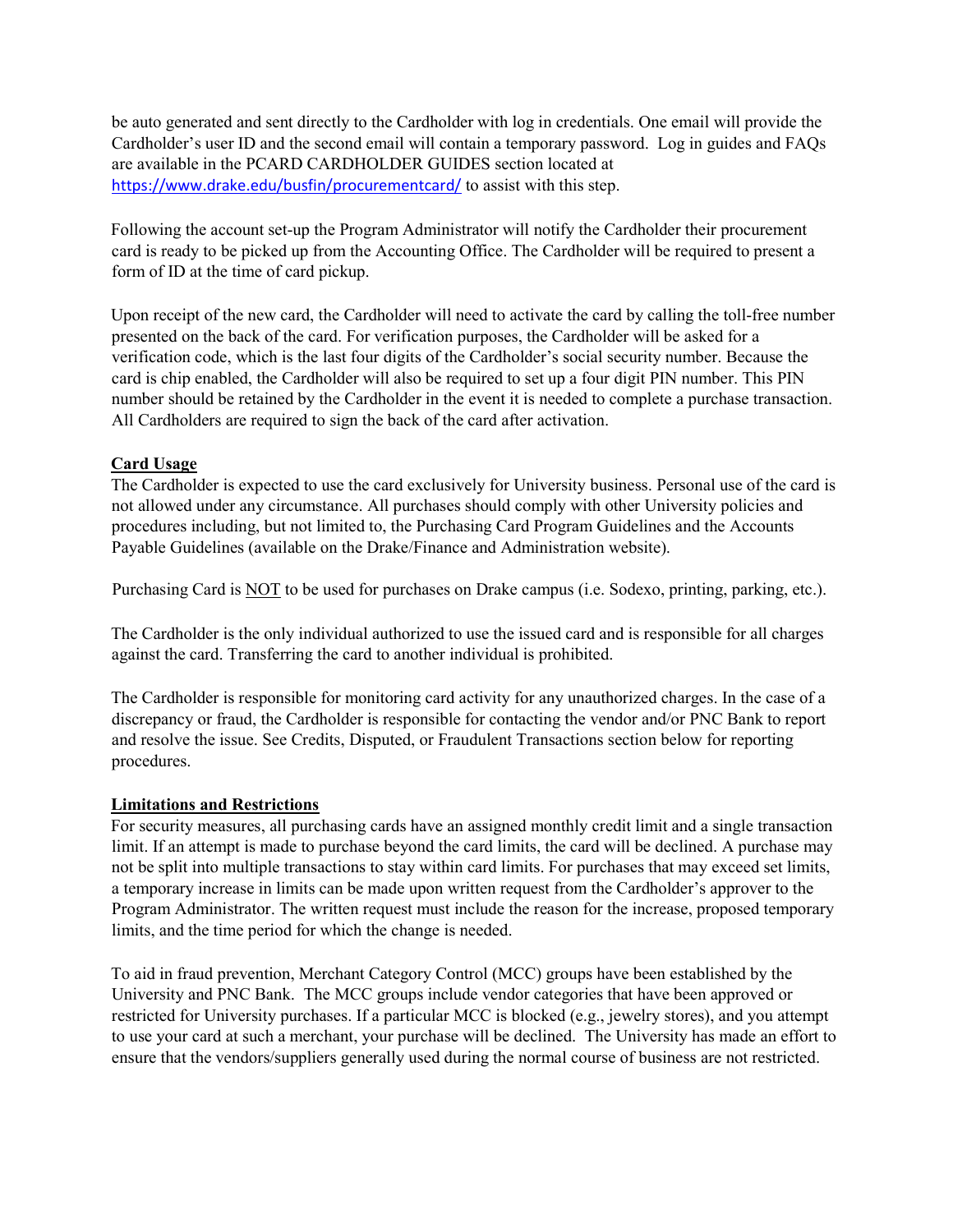If a card is declined, the Cardholder may contact the Program Administrator to determine the reason for decline and options for decline resolution.

#### Reconcilement and Approval of Purchases

Users are required to access the Program's system, Visa Spend Clarity Enterprise, via the Internet to complete monthly reconcilement and approval of transactions. The cardholder will receive login credentials for the Visa Spend Clarity Enterprise website once the Program Administrator has completed your account set-up.

It is the responsibility of the Cardholder to ensure monthly reconcilement of purchase transactions. Reconcilement of purchases includes the submittal of itemized receipts and other required supporting documentation, documentation of a valid business purpose for each transaction, review of card activity, and resolution of discrepancies with the vendor or PNC Bank. Required documentation must be submitted by the Cardholder electronically through the Visa Spend Clarity Enterprise website. A valid business purpose must be documented in the narrative box for each transaction. The description should also include the names of people in attendance if applicable. Itemized receipts and other supporting documentation as outlined in the Accounts Payable Guidelines must be attached to each transaction within the Visa Spend Clarity Enterprise website.

It is the responsibility of the Cardholder's Approver to ensure all card transactions are approved monthly. Approval of transactions signifies that the Cardholder was authorized to make such purchases on behalf of the University, purchases were made in accordance with University policies and procedures, and all required supporting documentation was submitted appropriately. Approvers should question and report purchases that do not appear to be in the best interest of the University/Operating Unit. This is not always an easy task. However, misuse of a card, or using it for non-university purposes, is fraud. As an Approver, not reporting such situations is condoning fraud. Inappropriate transactions should be reported to University leadership and/or the Program Administrator.

In the event the approver directs a transaction back to the cardholder the following email notifications will be sent (within two hours).

Cardholder – you will receive an email notification with the subject line of Drake Procurement Card Information Required. The sender will be Visa Spend Clarity Enterprise. This notification is to alert you a transaction you submitted to the approver was returned.

Delegate – you will receive the same email notification as the cardholder.

Note, if you have a delegate assigned to your card, only the delegate will get this notification.

Approver – when the cardholder returns the transaction you will also receive an email notification alerting you that the transaction has been returned. The subject line will be Drake Procurement Card Response Made and the sender name will be Visa Spend Clarity Enterprise.

Monthly statement cycles end on the last business day of each month. At the end of a statement period, users will be notified via email as a reminder to complete appropriate reconcilement and approval of transactions. Cardholders and approvers will be able to make changes/provide approvals through the statement cycle and up until the approval deadline. See Current PNC Pcard Calendar.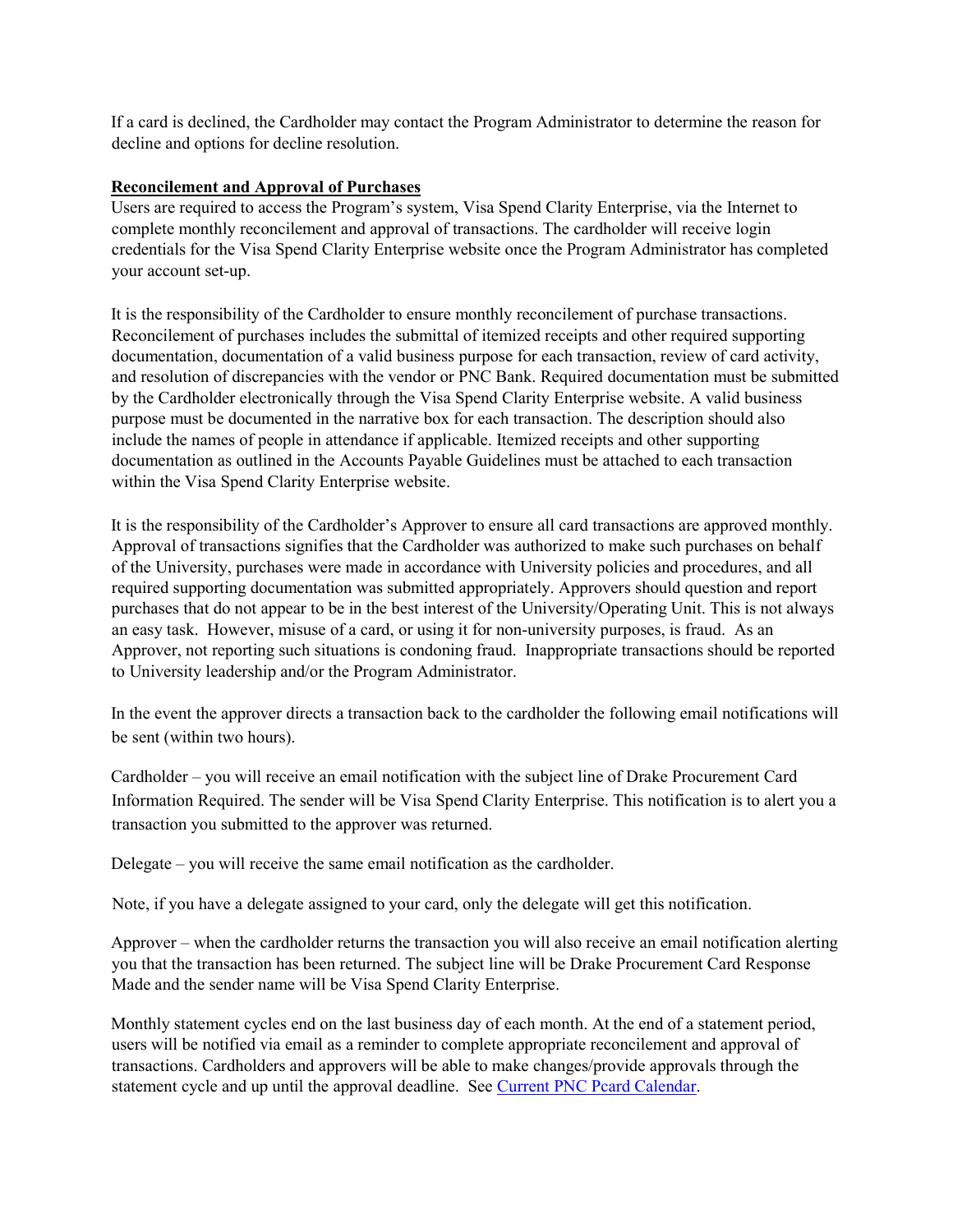## Delegation of Responsibilities

The reconcilement and approval of procurement card transactions can be delegated to another person. Note, delegation does not authorize the delegated person use of the Cardholder's procurement card.

#### Cardholder Delegation –

The Cardholder's designated approver will be required to email the Program Administrator at pcard@drake.edu indicating who they are delegating the Cardholder's responsibilities to. The Program Administrator will create an account for the delegated person and assign them to the Cardholder. The delegated person can then act on behalf of the Cardholder in regard to reconcilement of the Cardholder's transactions. The delegate is expected to review and follow the guidelines as set forth in this document; as well as, the Purchasing Card Policy.

#### Approver Delegation –

A designated approver can delegate the approval responsibilities to another person. The current designated approver will be required to email the Program Administrator at pcard@drake.edu indicating who they are delegating their approval responsibilities to. Also, the designated approver needs to have the delegated approver complete the Purchasing Card Approver Agreement and attach it to the email. The Program Administrator will create an account for the delegated approver and assign them as the approver for the Cardholder. The delegated approver is expected to review and follow the guidelines as set forth in this document; as well as, the Purchasing Card Policy.

#### Retention of Documents

Monthly statements and supporting documentation submitted through the Visa Spend Clarity Enterprise website will be available to the users for six months. Monthly transactions and submitted supporting documentation will be retained by the Accounting Office in accordance with University retention policies and procedures.

#### Account Maintenance

The following requests should be submitted via email to  $\text{perd}\left(\mathcal{A}\right)$  odgrake.edu by the Cardholder's designated approver:

- Temporary card limit changes
- Default coding changes
- Departmental changes
- Approver and or delegate changes

The following requests should be submitted via email to  $\text{pcard}(\partial_t d \text{rate}.edu$  by the Cardholder.

- Name change
- Cancellation of card

The following requests can be submitted via email to  $\frac{\text{perd}\left(\partial_{\text{data}}\right)}{\text{perd}\left(\partial_{\text{data}}\right)}$  or by calling your Program Administrator.

- Password resets for the Visa Spend Clarity Enterprise website (you can also call your Program Administrator for this request)
- Requesting your Visa Spend Clarity Enterprise access be unlocked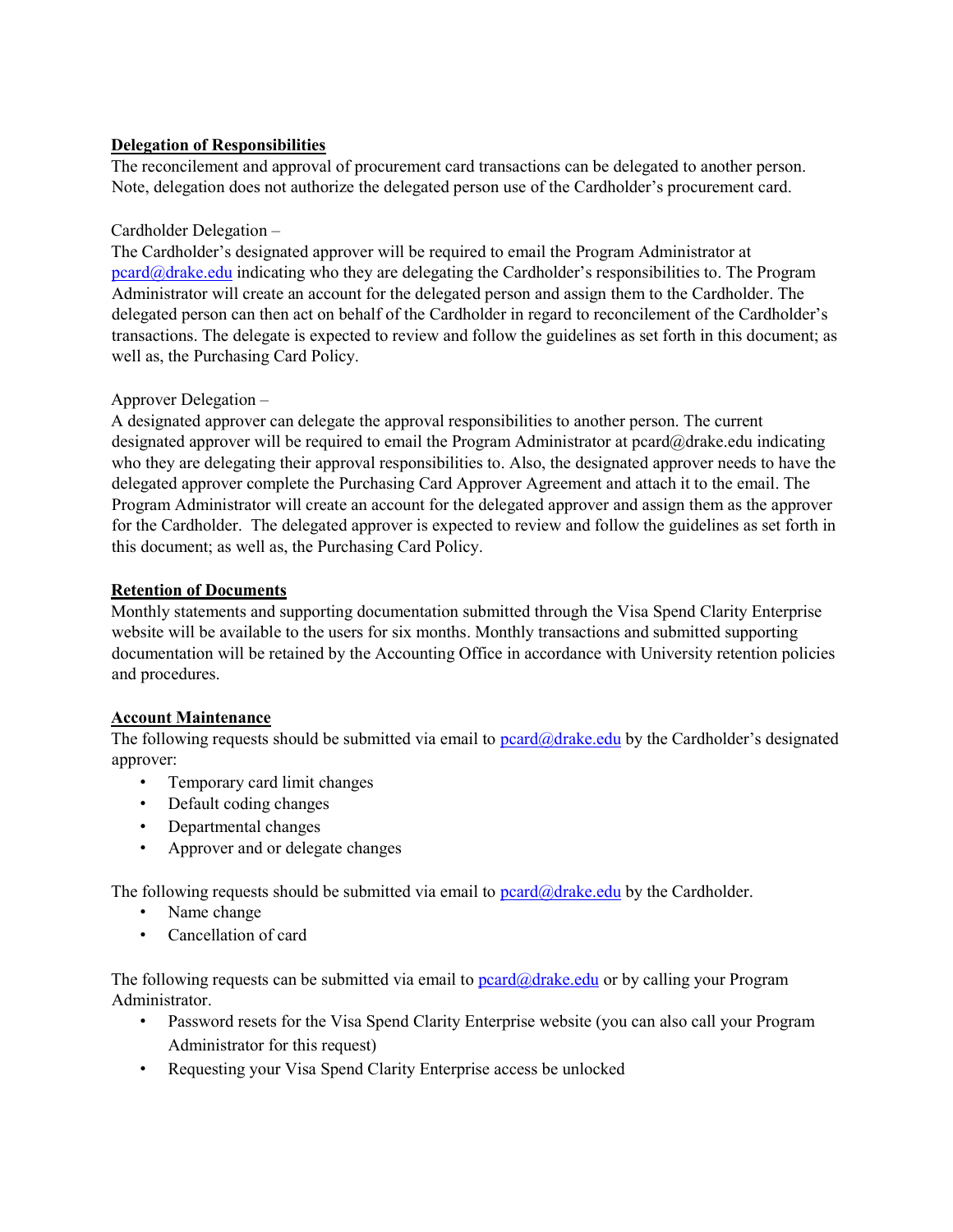All other requests and or inquiries can be directed to your Program Administrator at pcard@drake.edu. Your Program Administrator will inform you if any further action is needed (i.e. approval for your request)

#### Lost or Stolen Cards

The Cardholder is responsible for the security of the card and continual monitoring of card activity for unauthorized use. If a Cardholder believes the card has been lost or stolen, the Cardholder should immediately notify PNC Bank Customer Service at 1(800) 685-4039 if in the US and 706-644-3224 if outside the US. Cardholders should also notify the University's Program Administrator. The card will be disabled at the time it is reported to the bank as lost or stolen. A new card will be issued and mailed to the Program Administrator.

## Credits, Disputed, or Fraudulent Transactions

If an item needs to be returned for any reason, Cardholders can send them back to the vendor in a manner mutually agreed upon. The vendor should issue a credit for the items that are returned. This credit should appear on a subsequent monthly statement. Documentation for this credit should be supplied by the vendor and kept for reconciliation/retention purposes.

If a discrepancy of charge occurs, the Cardholder is responsible for contacting the vendor to resolve the issue. If the Cardholder is unable to reach an agreement with the vendor, a dispute of the transaction should be reported to PNC Bank and the Program Administrator.

If fraud is suspected, the Cardholder should immediately contact PNC Bank and the Program Administrator.

In the case of a discrepancy or suspected fraud, the Cardholder is required to contact PNC Bank's 24 hour Customer Service Center at 1-800-685-4039 if in the US and 706-644-3224 if outside the US. Following a call to PNC Bank, you will also need to complete the PNC Bank Billing Inquiry form. A copy of the completed form should be provided to the address listed on the form. This form will need to be uploaded into Spend Clarity Enterprise in place of a receipt.

All disputed and fraudulent transactions are required to be reported to PNC Bank and the Program Administrator within 45 days of transaction occurrence.

## Expired or Reissued Cards

A replacement purchasing card will be mailed one month prior to the expiration date listed on the purchasing card. The Program Administrator will send an email when reissued cards are available for pick up in the Accounting office. The applicable Cardholder will need to turn in the expired card at the time of pick up.

## Termination or Transfer

The Cardholder is required to surrender the card immediately upon termination of employment, whether for retirement, voluntary, or involuntary reasons. The Program Administrator will cancel procurement cards upon notification of the Cardholder's termination.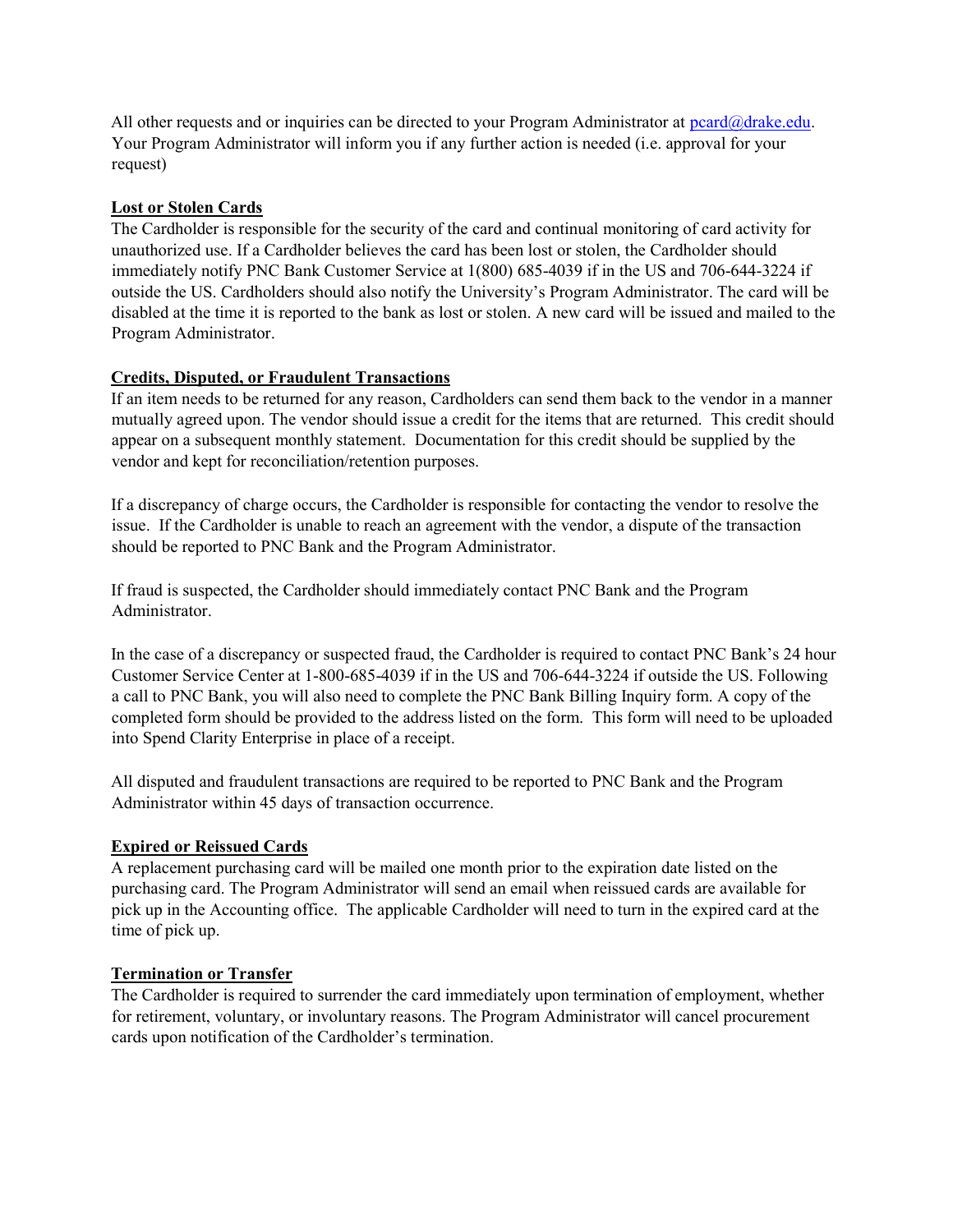Should a Cardholder transfer between University departments, the Cardholder may keep their card upon approval from the new department's Budget Manager, Director/Dean, or President Council Member. An email notification should be sent to pcard@drake.edu indicating the department change and approval.

#### Revocation or Suspension of Card

The University reserves the right to revoke or suspend a card at any time without the Cardholder's permission. The Cardholder will be notified by the Program Administrator upon such revocation or suspension.

Fraudulent or intentional misuse of the card may result in revocation of the card and/or disciplinary action up to and including termination of employment.

## Program Support and Resources

PNC Bank Customer Service representatives are available 24/7, including holidays, at 1-800-685-4039. University Finance staff is available during office hours (8 am–4:30 pm, M-F) at x2125 (Shelly Biondi) or x3193 (Erica McGowan) or peard@drake.edu.

The Procurement Card Policy, Purchasing Card Program Guidelines and Purchasing Card Forms and Resources are available online at https://www.drake.edu/busfin/procurementcard/. This includes the purchasing card application and agreements, Pcard Calendar, Cardholder and approver user guides for the PNC Visa Spend Clarity Enterprise website; as well as, the purchasing card billing inquiry for disputed transactions.

# FAQ

## General

Q. Who are the Drake University procurement card administrators and how do I contact them?

A. Shelly Biondi ext. 2125 and Erica McGowan ext. 3193 or pcard@drake.edu during normal office hours of 8:00-4:30pm CST.

Q. What are my login credentials for the PNC Visa Spend Clarity Enterprise website?

A. Your Program Administrator will complete your Visa Spend Clarity Enterprise account set-up following the receipt of your procurement card. This process will initiate two automated emails. One email will contain your login ID and the other email will contain your temporary password. These communications will also provide a link to the PNC Visa Spend Clarity Enterprise website.

Q. I am a cardholder/reconciler, how long do I have to update/submit a transaction?

A. Please reference the PNC Pcard Calendar located under PCARD FORMS & RESOURCES located at https://www.drake.edu/busfin/procurementcard/. This will provide you with the cycle periods and review dates.

Q. How long do I have to update/submit/approve a transaction?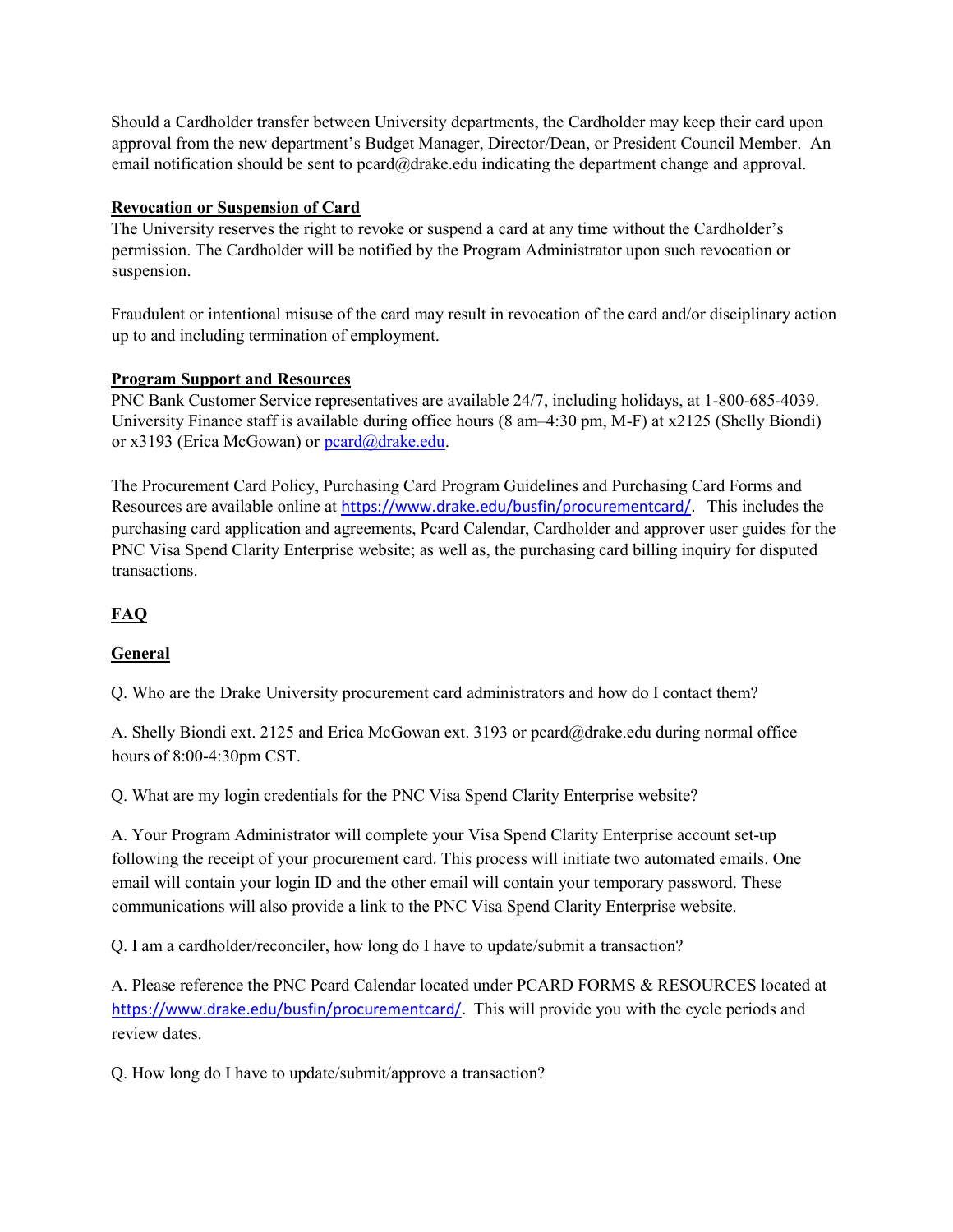A. Please reference the PNC Pcard Calendar located under PCARD FORMS & RESOURCES located at https://www.drake.edu/busfin/procurementcard/. This will provide you with the cycle periods and review dates.

Q. After a transaction has been submitted and approved, can changes be made?

A. Yes, a cardholder and approver can make changes to a transaction up to the period close date.

Q. How far back can we view a transaction and image?

A. A cardholder will have access to six months' worth of statements. An admin will have access to two years' worth of statements. PNC does not internally archive beyond 2 years.

Note, the Program Administrator will be doing transactional and image downloads monthly in order to retain the information per Drake University's retention policy.

Q. What is the allowed character count for the narrative or description box for a transaction?

A. Essentially unlimited but PNC recommends keeping it under 100 characters. One reason for this is when downloading reports that include the narrative, the download will only show the first 100 characters.

Q. I have heard Manager, Approver, Reconciler, and Delegate referenced. What are the differences?

A. A Manager and Delegate are PNC terms. Essentially a Manager is an approver and a Delegate is a reconciler.

Q. Are there auto generated reminders that will be sent out monthly to cardholders and approvers?

A. Yes

## Cardholder/Delegate

Q. When will I see a transaction on the PNC Visa Spend Clarity Enterprise website?

A. Transactions will take a few days, typically 2-3 days, to post to the website (a day or two to post and then a day or two to load to the website). However, this is also dependent on how fast the merchant completes and posts the transaction. Hotel and rental cars, for example, can take a week.

Q. Why do I not see transactions needing attention on my home page?

A. The only time a transaction will appear on the home screen as needing attention is if it has a red 'X'. This means there is missing required inputs. As you make transactions your required inputs are defaulted per how we set you up. Thus you won't be missing this information and the transaction will not show as needing attention. However, you are still required to review all transactions. The following is in your user guide "Commercial Card Services Cardholder Guide" and can assist with knowing what the different symbols mean.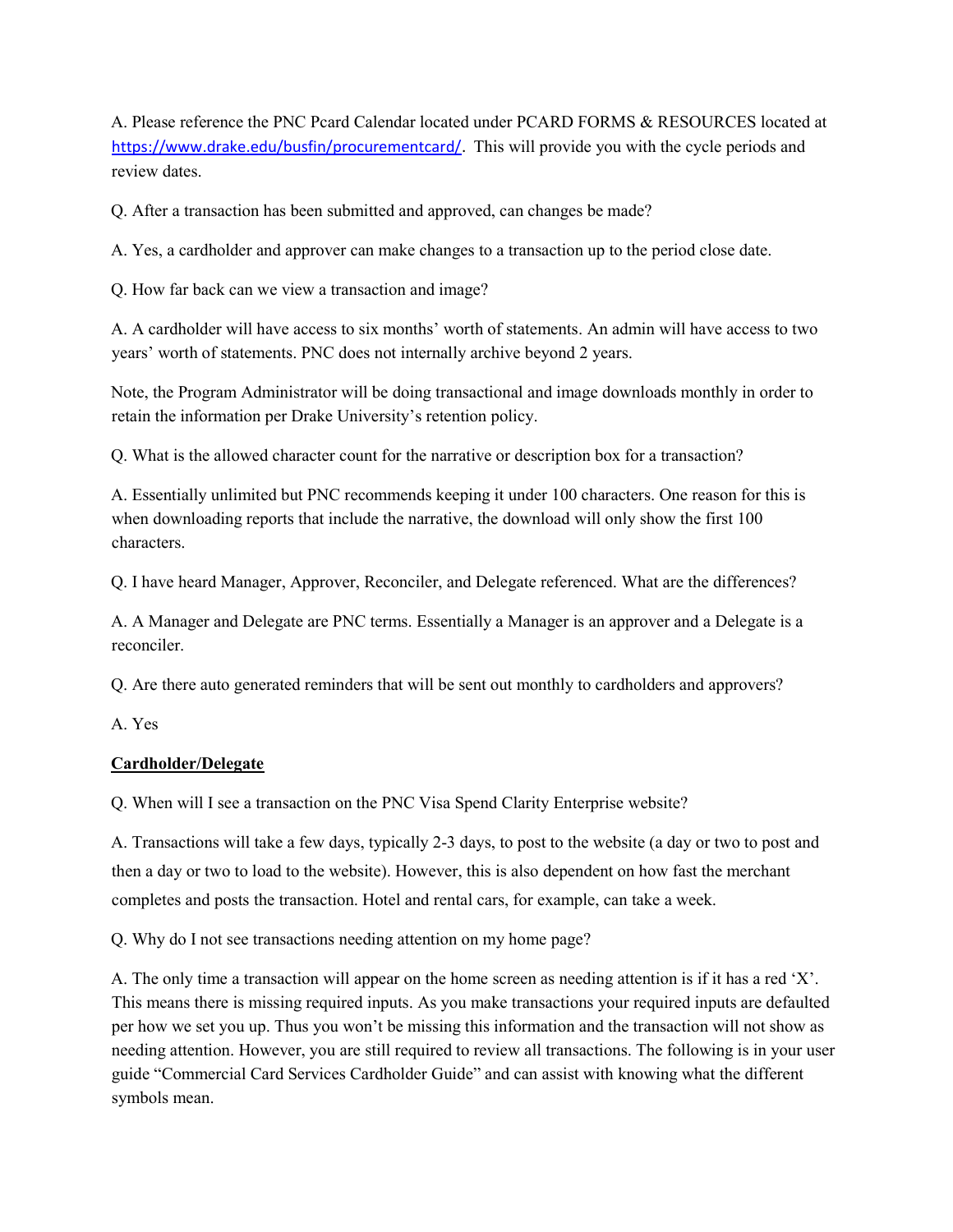•Green Checkmark = signifies coding is complete (and that the approver should have it for review)

•Question Mark = signifies a default code was populated but the coding still needs to be submitted (you submit it by viewing the transaction and selecting the Save button)

Q. In what cycle period will my transactions post?

A. A cycle period will begin on the 1st and end the last business day of the current month.

Q. What options are there for uploading receipt images to the image library?

A. Option 1: Scan the image, saving it to your computer, then use the Upload option within the transaction's Image Linking screen.

Option 2: Confirmations received via email from the vendor can be copied/pasted to a word document, or print the email to a PDF by using the print option "Print to PDF", saving either option to your computer, then using the Upload option within the transaction's Image Linking Screen.

Option 3: Attach a document to an email and send the email, with attachment, to the unique email address associated with your account.

Option 4: Take a picture of the receipt on your mobile device and use the mobile app to link your receipt to the charge.

Q. Can I forward an email confirmation directly to the PNC Visa Spend Clarity Enterprise website using my unique PNC email address?

A. No, emails are not image files and won't be accepted. You would need to screenshot/print the email to a PDF or JPEG file in order to upload it to your PNC website account.

See the Cardholder Guide – Adding Receipt Images under the PCARD FORMS & RESOURCES section located at https://www.drake.edu/busfin/procurementcard/.

Q. Can an image in the image library be added to multiple transactions?

A. Yes

Q. Do I have to scan each receipt individually?

A. If you will need to link each receipt to a different transaction you will need to scan them separately. However, if you have multiple receipts or documentation that will be linked to the same transaction, those can be scanned together.

Q. Should images be removed from the image library after a certain period of time?

A. It is up to the user's discretion to keep all images in the library or periodically remove them.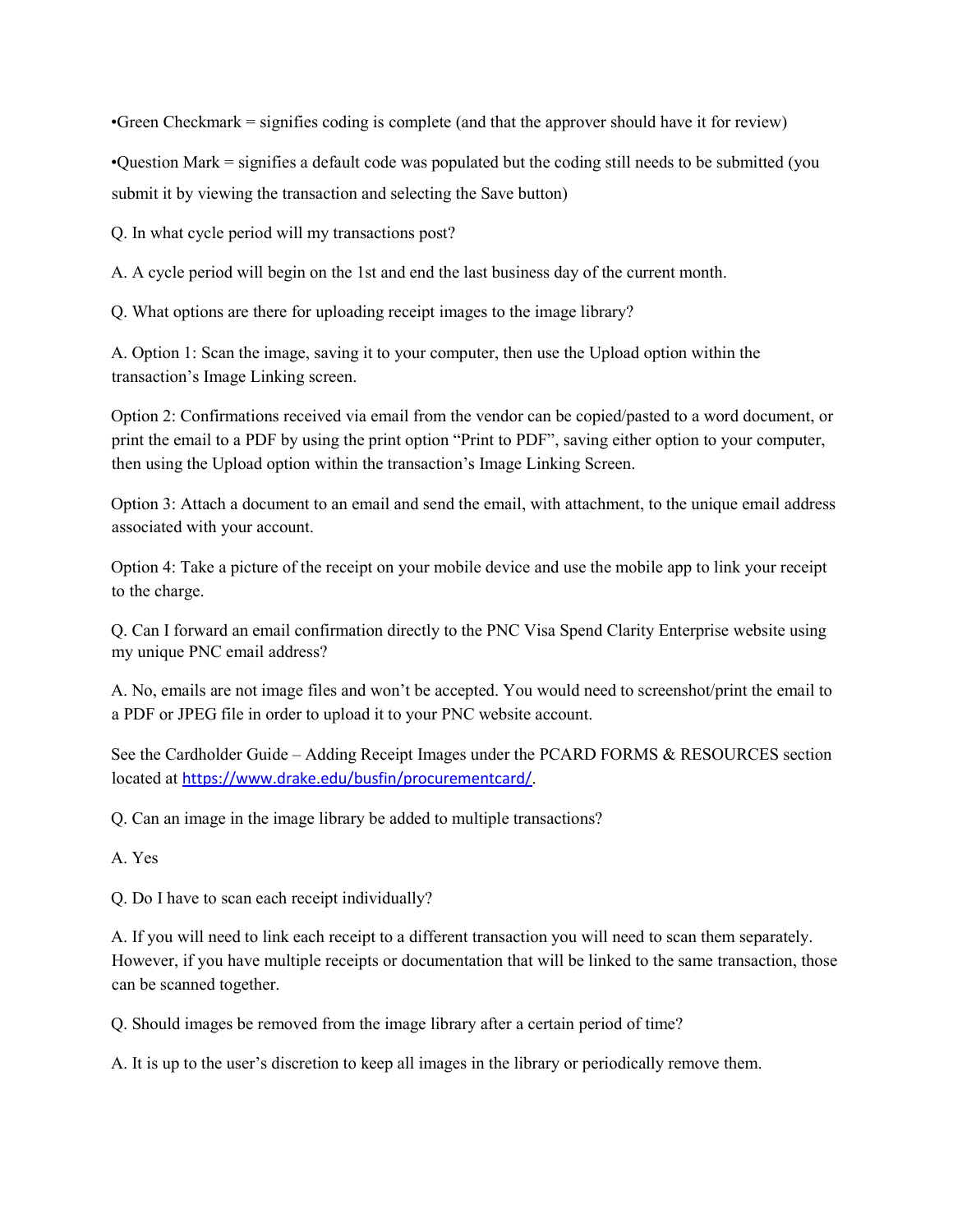Note, following the period close date your Program Administrator will complete an image extract for that period. This will extract all images that have been linked to a transaction (this will not extract images in the image library that have NOT been linked to a transaction). The extract will be stored electronically in Accounting, in compliance with Drake University's retention policy.

Q. I am a delegate and want to link images from my image library to the cardholder's transaction, is that an option?

A. No, when viewing a cardholder's transaction, as a delegate, you can only view the cardholder's image library. You will not have the option to view your own image library.

Note, you can link images from the cardholder's image library, or you can upload images you have saved on your computer.

Q. What is the process if I do not have a receipt?

A. University policy requires a receipt for all transactions. A cardholder is required to make every attempt available to obtain a receipt for a given transaction. In the event a receipt cannot be obtained, complete the missing receipt form located https://www.drake.edu/busfin/procurementcard/.

Q. Can a delegate see all the cardholder's transactions regardless of the status?

A. Yes, a delegate will see the cardholder's transactions the same as if they were the cardholder themselves.

Q. I am a delegate, but when I login to the website I don't see all the cardholders I am assigned to. Why is this?

A. You will not see a cardholder unless they have transactions which have posted to the website.

Q. What is the process to add a FOAPAL element (i.e. fund, org., etc.)?

A. If a FOAPAL element needs added contact your Program Administrator at pcard@drake.edu.

Q. How do I split a transaction between multiple FOAPALs?

A. Please reference the Cardholder Guide – Coding Transactions, step 7. The Coding Transactions Guide can be located at https://www.drake.edu/busfin/procurementcard/ under PCARD CARDHOLDER GUIDES.

Q. How many favorites can be added to each FOAPAL category? If there is a limit what happens if you try to add more than what's allowed?

A. FOAPAL categories can have a maximum of 15 favorites. You will not be able to add anymore favorites once you hit that maximum. In order to add another favorite you would first have to remove an already existing one.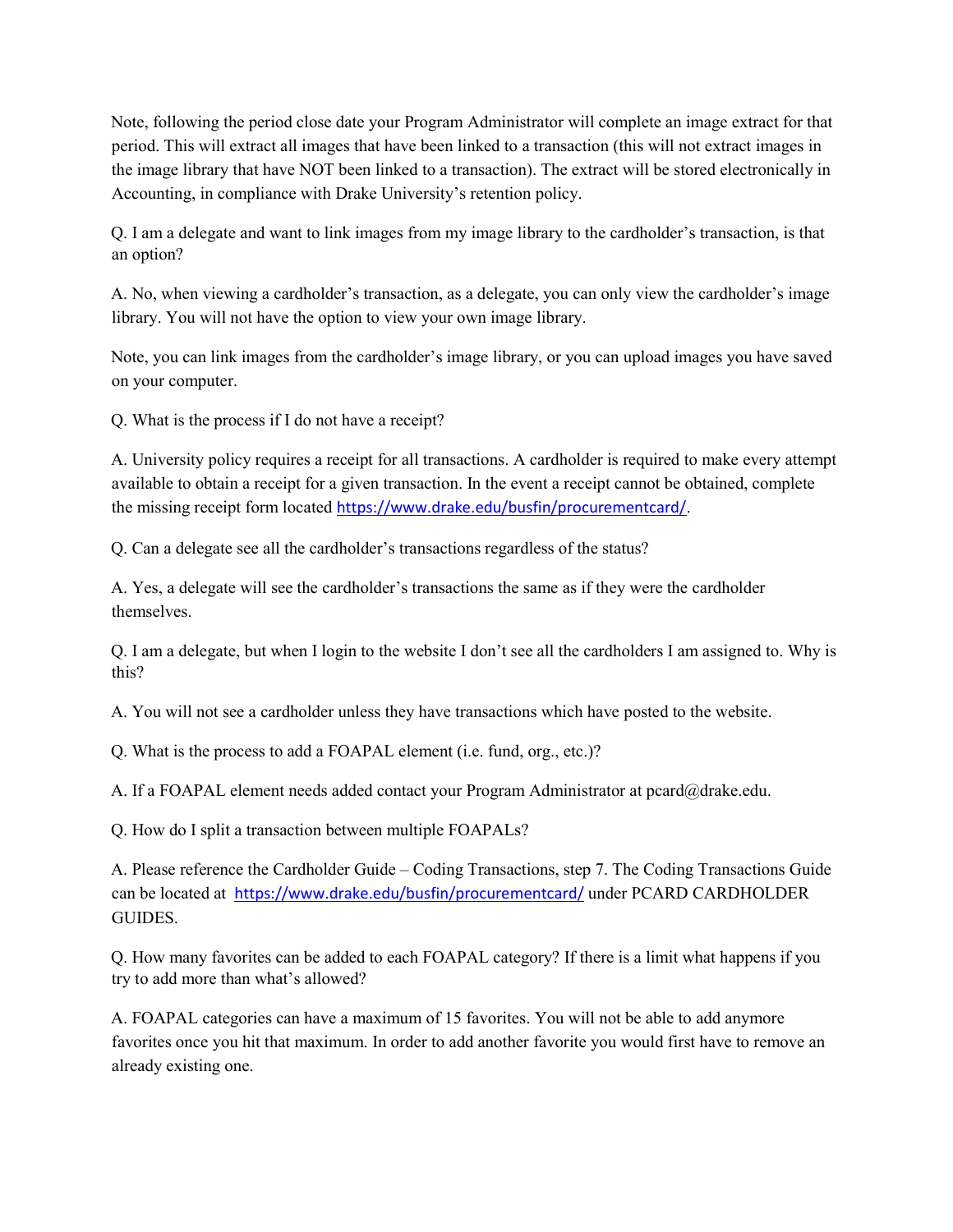Q. How does the cardholder know their transaction(s) has been approved?

A. When you view your transactions for the applicable statement period you will see a green checkmark in the second status column.

| <b>Tran Date</b> | Supplier | Image(s)   | Amount Incl |  |
|------------------|----------|------------|-------------|--|
| 10/19/2017       | Aacp.Org | <u>/es</u> | 1.195.00    |  |
| 10/19/2017       | Aacp.Org | Yes        | 2,390.00    |  |

Q. Is there a report you can run, or a statement you can download, which will provide the transaction summary including the FOAPAL and description information?

A. Yes, please reference the Cardholder Guide – Reporting at https://www.drake.edu/busfin/procurementcard/.

Q. Can electronic approval be obtained across multiple departments? Example, you have a transaction requiring the use of another department's FOAPAL.

A. Only the assigned approver can approve transactions. Departments should utilize existing business processes for obtaining approvals from other departments for purchases made on their Pcard.

#### Approver

Q. Why can't I see all the cardholders for which I am an approver for?

A. You will only see cardholders that have submitted transactions for approval. If they don't have transactions or haven't submitted them for approval, you will not see their name listed under your account.

Q. If a transaction has been submitted by the cardholder and it has been approved by the approver, what happens if the cardholder then makes a change to that transaction?

A. The transaction's status for the approver (the second column of symbols) will automatically revert back to a red exclamation point signifying the approver needs to review and approve the transaction again.

| 10/26/2017 Josephs Jewelry | Yes | 60.00  |  |
|----------------------------|-----|--------|--|
| 10/26/2017 Josephs Jewelry | Yes | 166.00 |  |

Note, it will be important, as an approver, you are double checking the status of transactions at the end of the month prior to the period close date to ensure all transactions have been reviewed and approved.